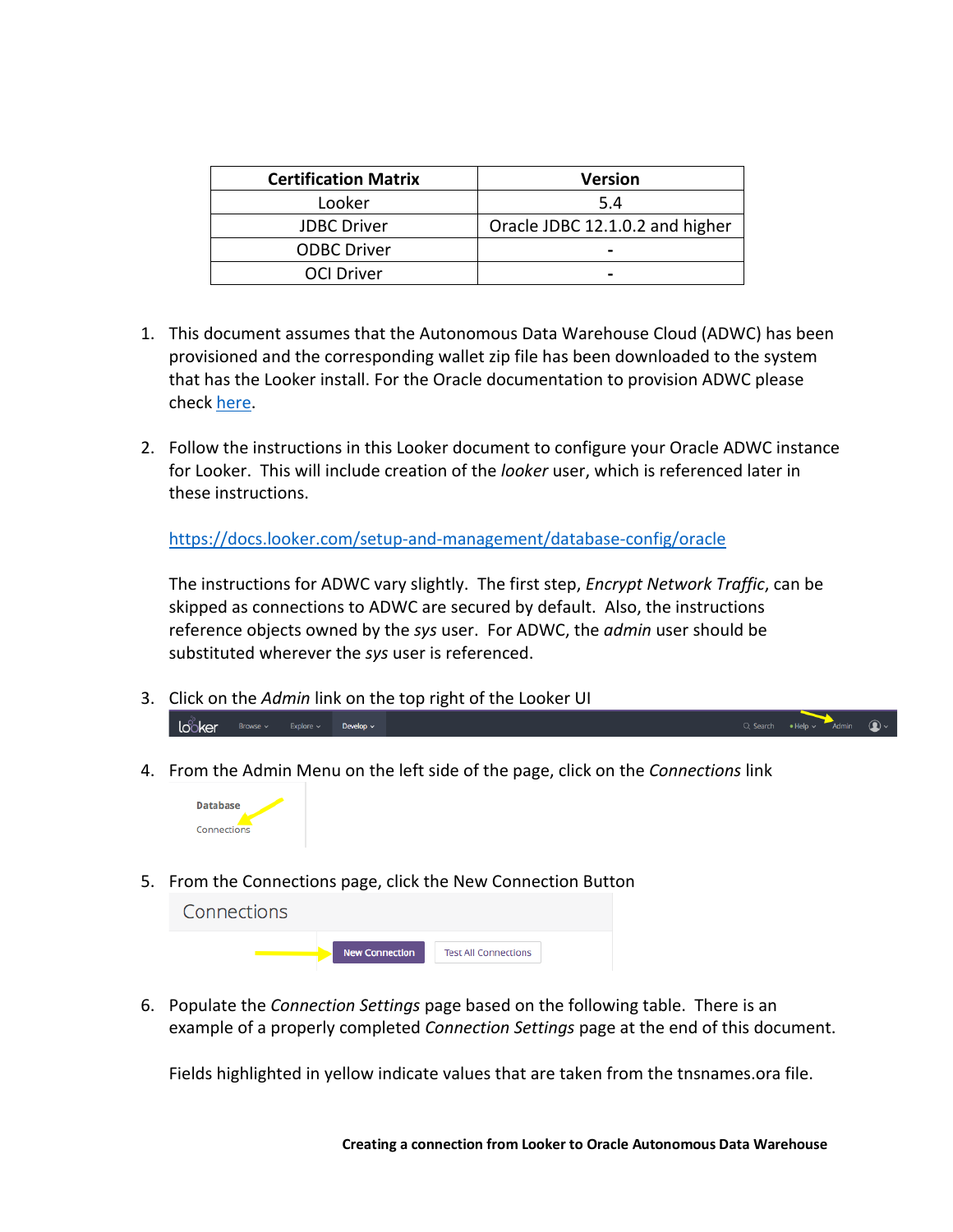This file can be found by expanding the wallet zip file downloaded from your Autonomous Data Warehouse instance.

| <b>Field</b>                     | Value       | <b>Notes</b>                             |
|----------------------------------|-------------|------------------------------------------|
| Name                             |             | A user defined connection name. Must     |
|                                  |             | be unique.                               |
| <b>Dialect</b>                   | Oracle ADWC |                                          |
| Use TNS                          | Checked     |                                          |
| <b>Host:Port</b>                 |             | Use the values for host and port from    |
|                                  |             | your tnsnames.ora file                   |
| <b>Service Name</b>              |             | Use the value for service name from      |
|                                  |             | your tnsnames.ora file                   |
| Username                         | looker      |                                          |
| Password                         |             | The password assigned to the looker      |
|                                  |             | user in step 1 above                     |
| <b>Persistent Derived Tables</b> | Checked     | After checking Persistent Derived        |
|                                  |             | Tables, additional fields for PDT        |
|                                  |             | Overrides will be displayed. The default |
|                                  |             | values should be used for all of these   |
|                                  |             | fields.                                  |
| Temp Database                    | looker      |                                          |
| <b>Additional Params</b>         |             | The security section from your           |
|                                  |             | tnsnames.ora file. Please see note       |
|                                  |             | below.                                   |
| <b>SSL</b>                       | Checked     |                                          |
| Verify SSL Cert                  | Unchecked   |                                          |

 Note: this includes the opening parenthesis before the word security as well as the two closing parenthesis at the end of the security section, however it does not include the final closing parenthesis - the one that matches the opening parenthesis for the description section. For example:

```
(security=(ssl_server_cert_dn="CN=ADWC-dev.uscom-east-
1.oraclecloud.com,OU=Testing Domain,O=End Point,L=Redwood 
Shores, ST=California, C=US"))
```
 Also note that some unintended formatting may be inserted when copying this value and inserting it into the field on the Looker form. Verify that no additional formatting, such as additional spaces, were added during the copy and paste process.

 7. Click the *Test These Settings* button at the bottom of the page. If your settings have all been entered correctly and Looker is able to connect to your ADWC instance, you should see a success message like this below the button: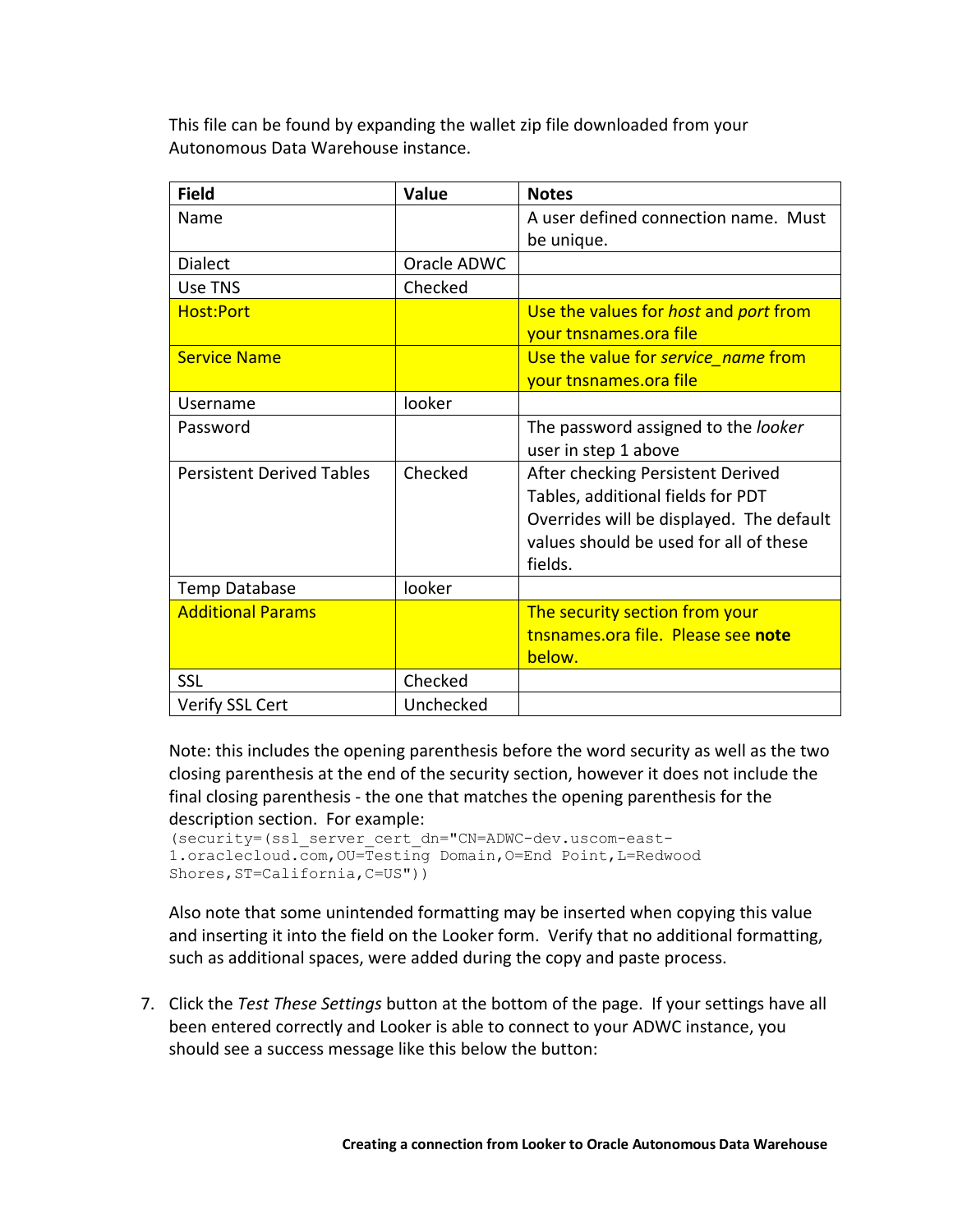| Can connect |
|-------------|
|-------------|

- 8. Once the test has completed successfully, click the *Add Connection* button to save your settings
- 9. After adding the connection, you will be returned to the *Connections* page. Click the Test button next to your new connection. This will perform a more complete test of your connection, verifying that all of the configuration performed in Step 1 was completed successfully. If all tests complete successfully (the test can take up to a minute to complete), you should see a success message like this:



 10. You are now ready to get started exploring and visualizing your data! For instructions on how to get started, follow the Looker Developer Video Tutorials available at: https://docs.looker.com/video-library/data-modeling

 and refer to our full set of online documentation at: https://docs.looker.com